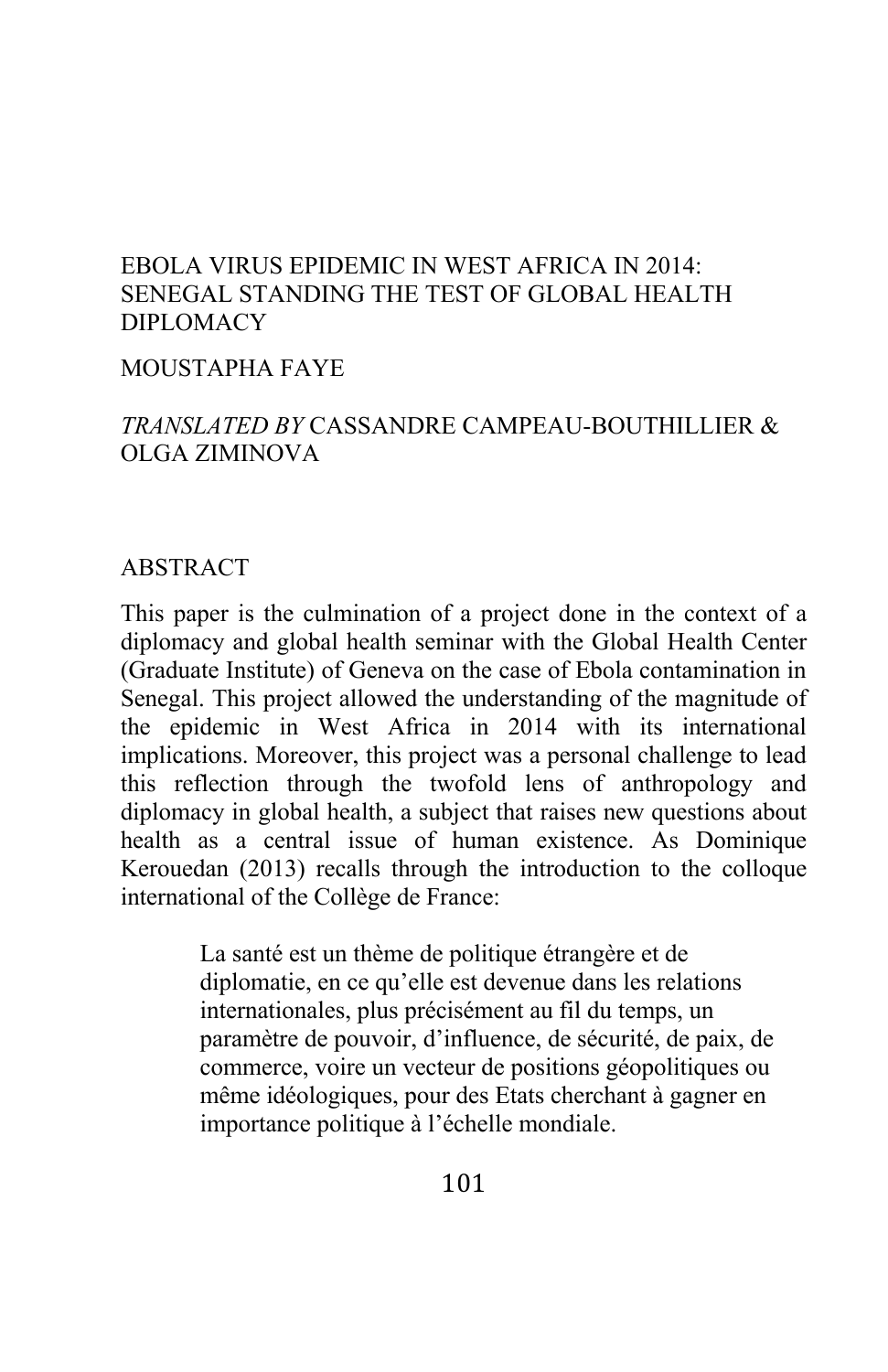### INTRODUCTION

International help or the humanitarian industry in Africa, in the field of global health, is a question that must be addressed, especially regarding humanitarian responses. On August 29<sup>th</sup>, 2014, a young Guinean affect by the Ebola virus travelled to Dakar, introducing the virus to Senegal, a country bordering Guinea Conakry. Therefore, the management of West African cases of the Ebola virus and, particularly, of the case imported to Senegal (Fall 2015), provide a framework for thought and analysis. It should be noted that the United States, Spain, Nigeria, and Mali were also affected by the virus. I present below an analysis of global health diplomacy in light of the Senegalese epidemic.

This exercise will examine two dimensions: the dimensions of the quarantine established in response to the notice of the import of the virus, and the dimension of the negotiation of parties involved in the containment of the disastrous effects of a pandemic of epidemic risk on Senegalese soil. These two dimensions will be explored while taking into account the humanitarian and political management in the context of Senegal through the perspective of diplomacy in global health. To this end, this paper is organised in three parts: one, diplomacy in global health and quarantine strategies in Senegal; two, a focus on negotiation strategies released by the Senegalese government; and three, examination of the international civil society's engagement.

# DIPLOMACY IN GLOBAL HEALTH AND QUARANTINE STRATEGIES IN SENEGAL

Senegal is one of the 149 states that comprise the World Health Organisation (WHO), created in 1946 in Geneva after World War II. This organisation of the United Nations (UN) provides expertise, as well as political and diplomatic support to governmental and nongovernmental institutions, communities, and private foundations of its members. Through its operational frameworks and jurisdictional planning, the WHO is able to intervene in epidemics or health emergencies. The UN faced criticisms for its response to the outbreak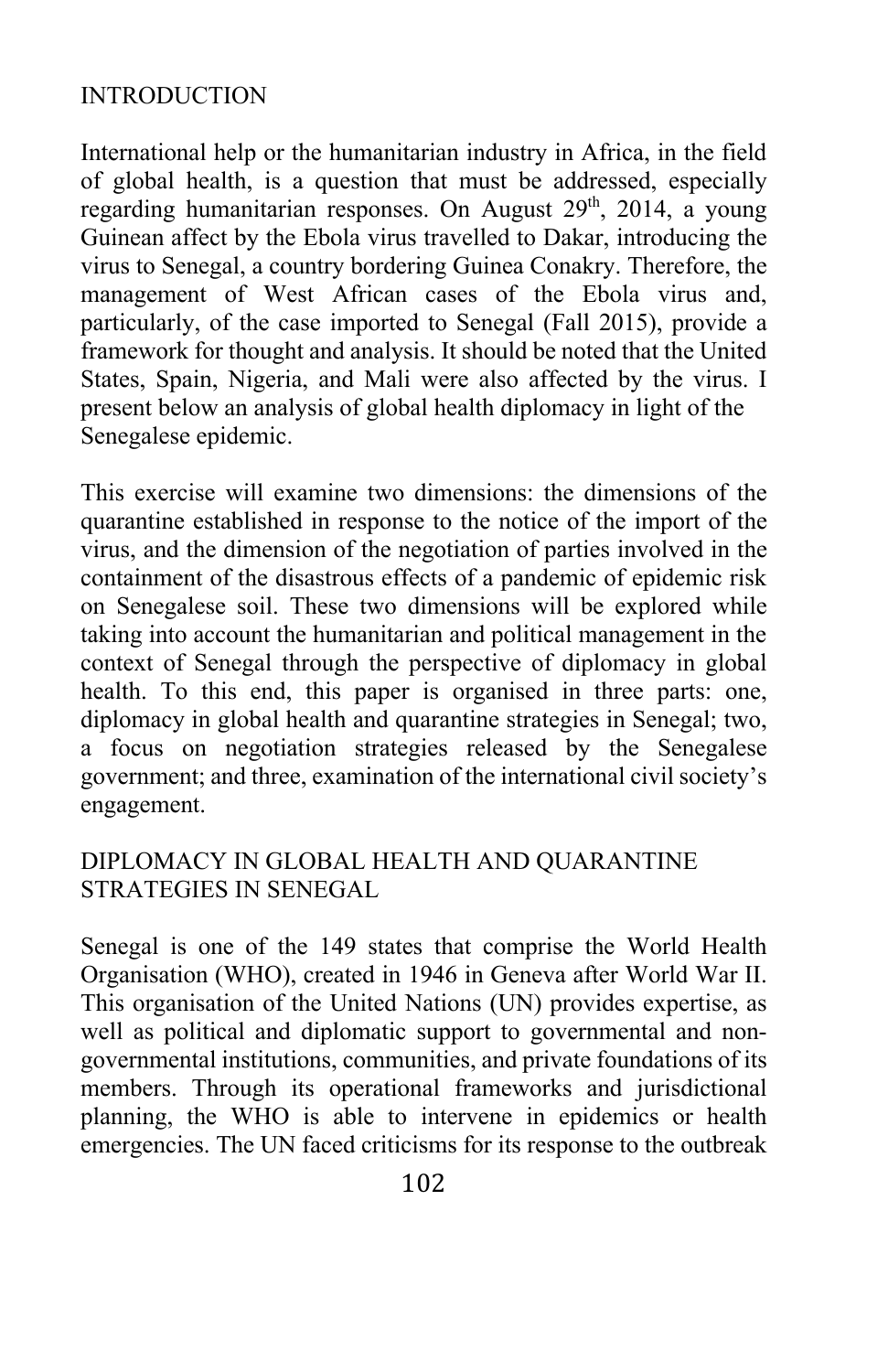of the Ebola virus in West Africa in 2014 (WHO 2015). Other criticisms referred to the lack of international leadership undertaken by the WHO, despite the provisions of the International Health Regulations (IHR), a legal tool of international law. As Antoine Flahault (2014: 2) states: "le contrôle d'une zoonose fait appel aux secteurs de l'agriculture, de la santé, l'économie, l'intérieur, la justice, les affaires étrangères. Or, le dialogue entre secteurs nécessite une coordination et un leadership."

The UN's institutional crisis seems to be deeper, coming from many structural, functional problems between the Geneva office and its regional representatives (Benkimoun 2016). Ebola showed the deficiencies and difficulties the WHO faces in the urgent management of the West African epidemic. The Doctors Without Borders (DWB) organisation alerted, in the early hours, the world public opinion on the progression of the virus in West Africa. The responses from the WHO and the UN were particularly slow:

> La critique sur le système sanitaire international se concentre essentiellement sur l'Organisation Mondiale de la Santé (OMS), celle-ci étant en effet, l'autorité directrice et coordinatrice, dans le domaine de la santé mondiale. Ses défaillances sont relatives non seulement à la déclaration trop tardive de l'épidémie ayant conduit à son enlisement et l'ineffectivité et opérationnalisation dans le cadre de cette crise des mécanismes prévus par le Règlement sanitaire international (RSI) adopté 2005 et entré en vigueur en 2007 prévoyant la marche à suivre pour prévenir la lutte contre les épidémies. (APDHAC 2015)

Similarly, the intervention and the coordination put in place through the United Nations Mission for Ebola Emergency Response (UNMEER) appear to function relatively well. The financial mobilisation initialised by the UN collected 40% of the requested funds, demonstrating the engagement level of the donor countries. In fact, the new configuration of the global health field, the diversity of its actors, and the emergence of infectious diseases require an extensive reform of the WHO and UN systems. How can one speak of diplomacy in global health in such circumstances?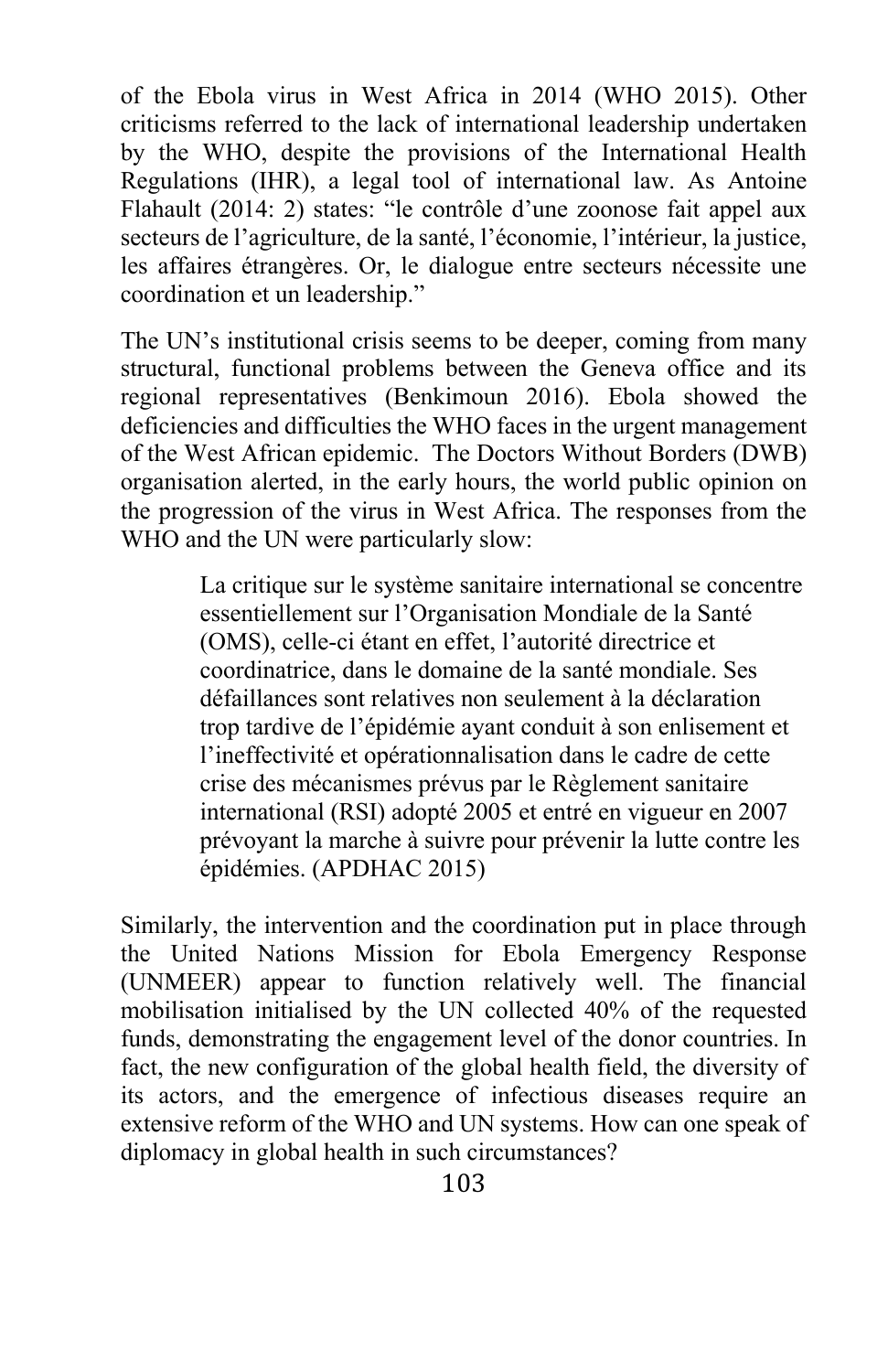## DIPLOMACY IN GLOBAL HEALTH IN THE SENEGALESE CASE OF INFECTION

The links between the management of the Ebola virus and diplomacy in global health are close. This proximity can been done through two approaches: one, an approach to international public health; and two, an approach based primarily on diplomacy in global health. The international public health approach references the expertise in public health that the WHO, international organisations, and nongovernmental organisations (NGO) can bring in infection risk situations. The diplomacy in global health can be defined as: "l'ensemble des négociations internationales qui touchent, directement ou indirectement, à la santé globale" (Kickbusch 2013: 34). For the first time in the UN's history, the security council called a meeting for its members as part of the international response to the Ebola epidemic, which was regarded as a security threat. The council called for a mobilisation of international efforts to counter the epidemic's adverse effects. Resolution 2177 was supported by 134 countries, marking the first consensus in UN history. Thus, the Senegalese authorities were to politically respond to the epidemic by taking inspiration from Guinea, Liberia, and Sierra Leone. This opportunity for political and diplomatic collaboration on a subregional level would have created fortuitous effects in positive relations between the nations. The commercial repercussions during the five months of Senegalese border closure had impacts in the economic lives of both countries. In fact, the 2005 version of the IHR formed the basis of the debate through its purpose and scope, specifying: "prévenir la propagation internationale des maladies , à s'en protéger, à la maîtriser et à réagir par une action de santé publique proportionnée et limitée aux risques qu'elle présente pour la santé publique, en évitant de créer des entraves inutiles au trafic et au commerce internationaux" (Benkimoun 2016: 77). In this respect, member states have the responsibility to put into place epidemic surveillance mechanisms on land, air, and sea borders.

This dialogue between Senegalese and Guinean authorities was lacking, non-existent. However, it is important to note the collaboration between experts of the WHO's Guinean and Senegalese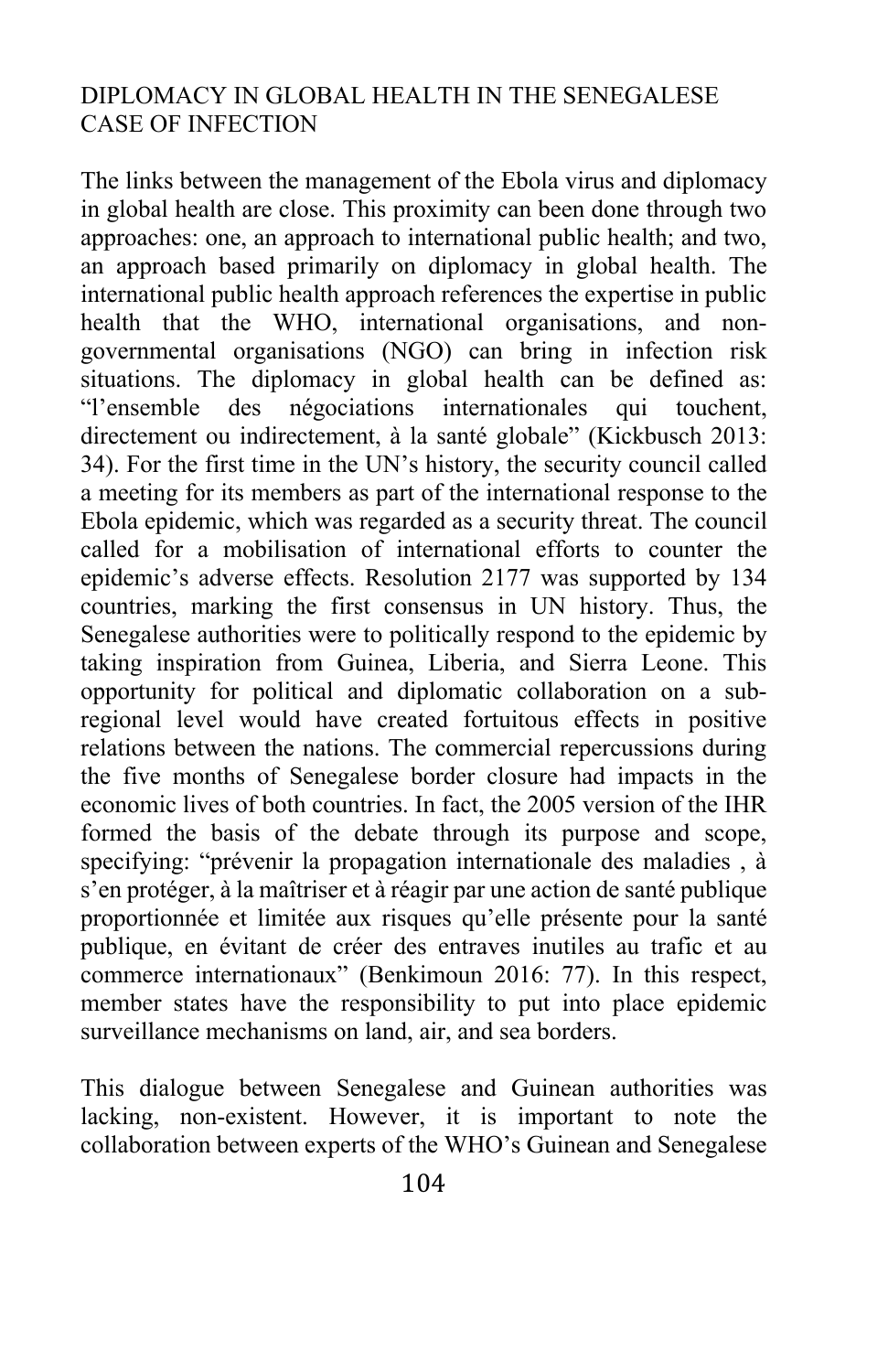offices. It seems that the contamination case imported to Senegal was traceable and identified by means of information exchange. Regarding the response of the health authorities, the report of the Ministry of Health and Social Action (MSAs) of Senegal of May 2014 entitled "response plan for the Ebola virus outbreak" referred to the measures taken in response to the outbreak in Guinea.

The "Stratégie de la Surveillance Intégrée de la Maladie et de la Riposte", a plan for the organisation of a surveillance system, was developed as a technical guide in 2004 (MSAS 2014). This strategy was revised in May 2013 to take the IHR's dispositions and principles into account. In terms of technical response, an epidemic management committee was set up by the Ministry of Health and Social Action. This committee defined epidemiological surveillance, prevention, and response mechanisms, and in partnership with civic organisations, spearheaded the quarantine in Dakar following the identification of the therapeutic path of the 29-year-old Guinean who brought the virus to Senegal.

## THE QUARANTINE: RESPONSE STRATEGY TO THE EBOLA VIRUS IN SENEGAL

There have been several attempts to define "quarantine" in the field of international public health. The attempted definition proposed by the IHR is an illustration of this struggle. The definition, as follows, is: "la quarantaine s'entend de la restriction des activités et/ou de la mise à l'écart des personnes suspectes qui ne sont pas malades ou des bagages, conteneurs, moyens de transport ou marchandises suspects, de façon à prévenir la propagation éventuelle de l'infection ou de la contamination" (RSI 2005). Some texts have raised the historical dimension of quarantine, the original one appearing to be that of Anne Marie Moulin (2015) called "l'anthropologie au défi de l'Ébola", where she recounts an ethnography on the history of epidemics, focusing on Thucydides' account of Ebola and its effects on Athens' population. Her work also raised the concept of "community isolation" to demonstrate the confinement strategy of infected individuals with the goal of avoiding contact with uninfected individuals.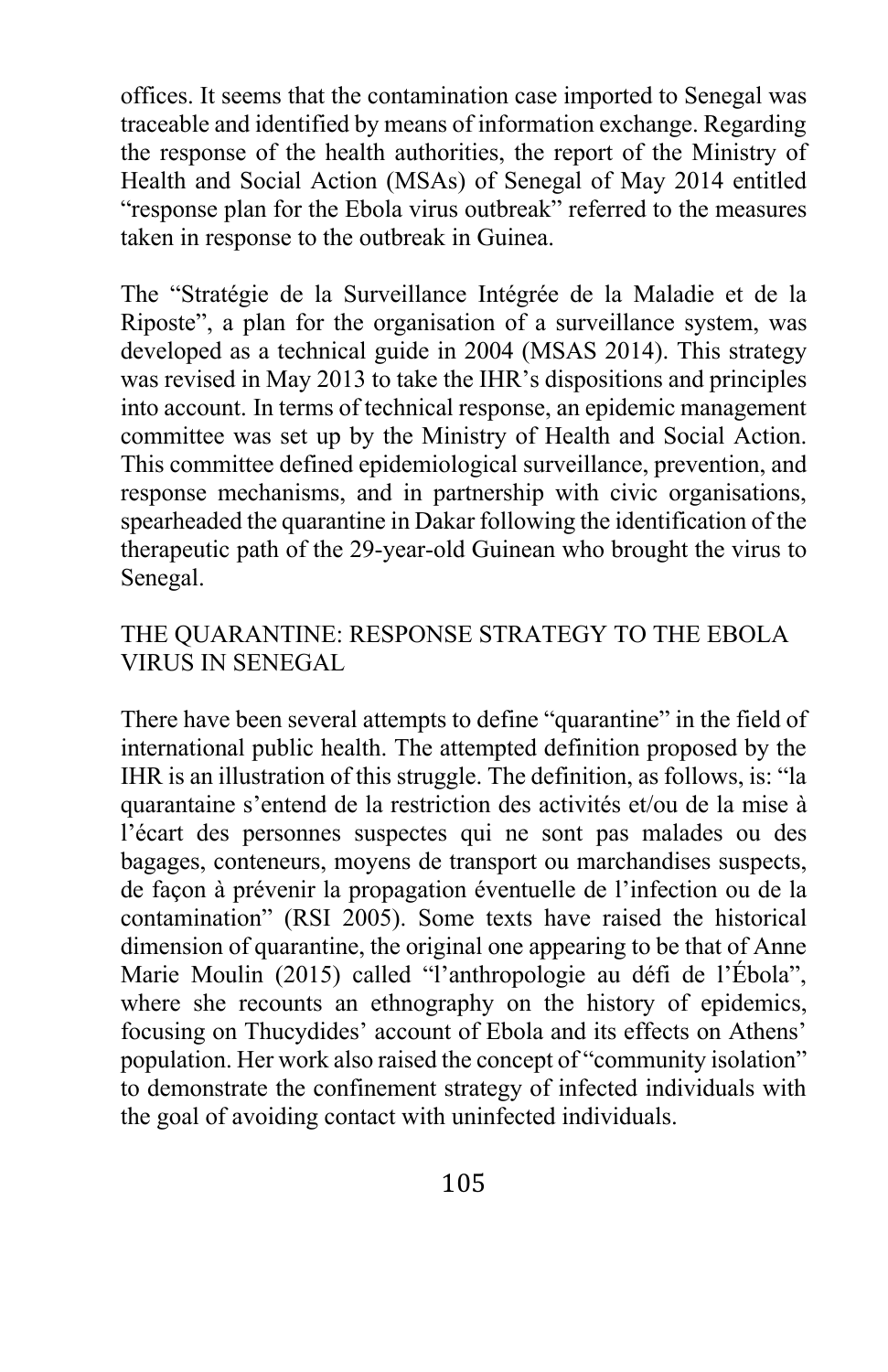The debate on quarantine was posited by Haas of the Centre for Disease Control (CDC) in the United States in 2014. According to Haas, quarantine can be perceived as similar to the modalities adopted in Senegal. However, Desclaux and Sow (2015) have mentioned that the management of the epidemic in Senegal presents certain similarities with practices that took place a century ago: *cordons sanitaires* and isolation of Lebou populations living in the Cape Verde Peninsula (which would become the current conurbation of Dakar), to control the plague epidemic of 1914 (Echenberg 2001 as cited in Desclaux and Sow 2015). It is in this historical context of quarantine that it seems appropriate to relocate the origins of diplomacy in global health. Quarantine created the historical conditions for this practice as Ilona Kickbusch (2013: 34) describes it in an interview:

> À l'époque, les navires marchands suspectés de véhiculer des maladies comme le choléra ou la fièvre jaune, devaient rester en quarantaine dans les ports avant de pouvoir débarquer leurs marchandises et continuer leur route. Le problème, c'est que certains États soupçonnaient leurs rivaux d'utiliser cette mesure pour entraver le commerce. A certains moments, les grands pays commerçants ont compris qu'il valait mieux se mettre d'accord et édicter des régles communes en matière de quarantaine.

However, this preoccupation with negotiation or diplomacy in global health is completely absent from the quarantine implementation process in Senegal. This lack of negotiation can be apprehended on three levels. First, no recommendations were defined to frame the Senegalese quarantine experience: "Au moment où le Sénégal doit mettre en place la surveillance communautaire des sujets contacts, il n'existe pas de recommandations globales concernant son application" (Desclaux and Sow 2015: 7). Second, the levels of knowledge and experience of public health responses to the Ebola crisis were considered low. Senegalese health care facilities are not sufficiently prepared and do not have the necessary equipment or staff to deal with the risk of infection. Third, the collaboration between the response management committee of the Ministry of Health and Social Action and the seventy-four individuals who were in contact with or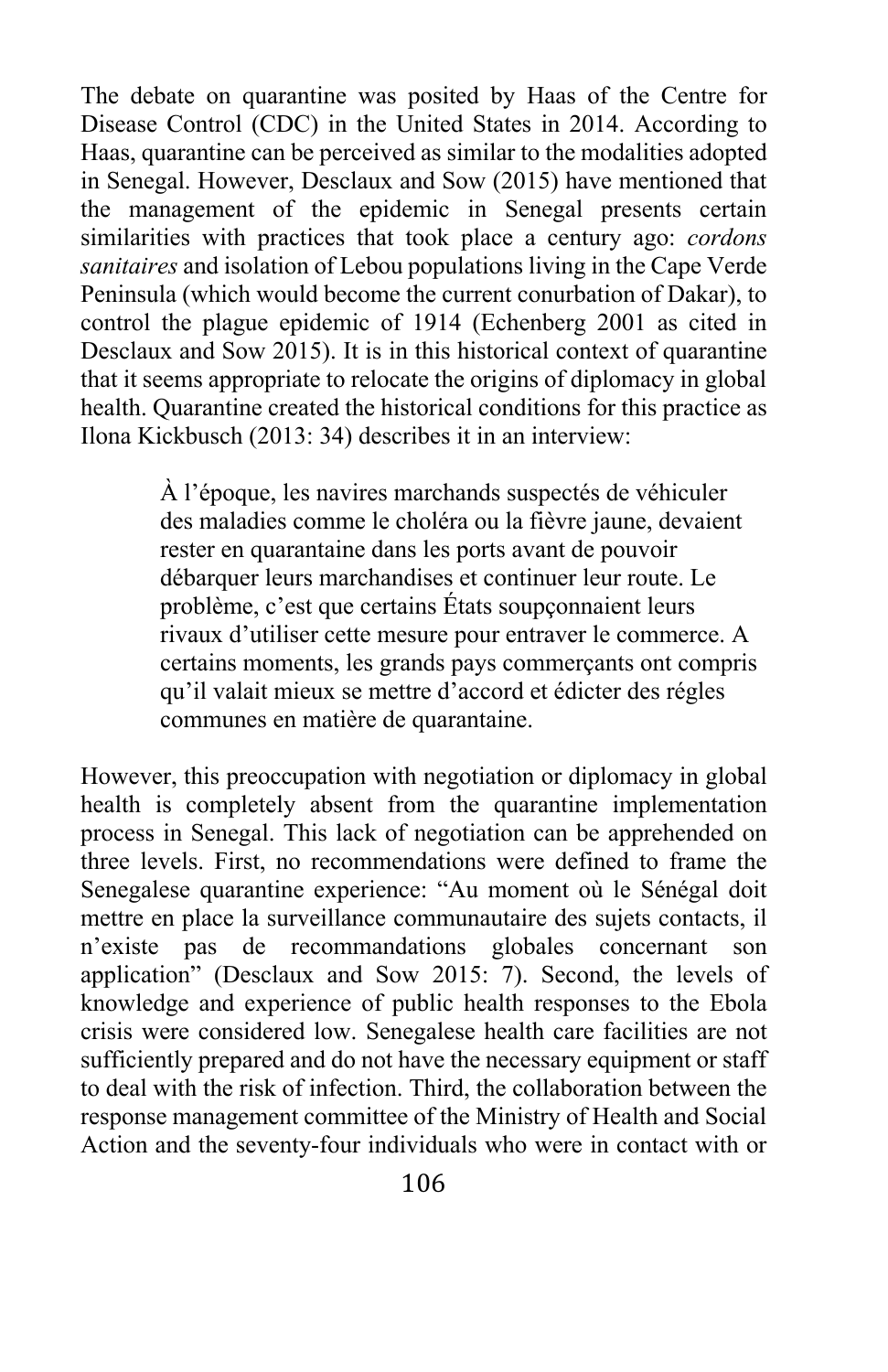in potential contact with the virus roused more fear than trust. This fear was also mentioned in Guinea and Sierra Leone. The biosecurity approach developed led to a configuration of the relationships between people and public health actors. These relationships were perceived as a form of policing of sanitary practices in the Guinean context. In Senegal, the relationships between public health actors and the populations were characterised by constraint, not volunteering. On this level of intervention in public health, negotiation strategies with affected populations deserves a more thorough examination.

# STRATEGIES FOR DIPLOMATIC NEGOTIATIONS IDENTIFIED BY THE SENEGALESE GOVERNMENT

The international press criticised the management of the Ebola outbreak in West Africa. No studies mention attempts to discuss or negotiate at the level of the African Union (AU). The international press underlined that it took five months after the re-emergence of the outbreak for the UA to schedule an emergency meeting on September  $8<sup>th</sup>$ , 2014, after having recorded more than 2,000 deaths. The AU's late response was denounced in the same as that of the WHO. However, the Economic Community of West African States (ECOWAS) meeting in Accra (Ghana) on May 19, 2014, expressed a need to define a unified strategy to combat the Ebola epidemic. To this end, ECOWAS recommended that Senegal and the Ivory Coast lift their border closure to facilitate movement at the sub-regional level. This decision contributed to reduce diplomatic issues between Senegal and Guinea. Senegalese sanitation authorities had assessed that the decision to close the border would not be everlasting; they estimated the reopening of borders would depend on an opportune moment in relation to the epidemiological situation in the sub-region. However, they accepted the establishing of humanitarian corridors to facilitate access to affected countries. These corridors allowed the distribution of technical assistance and materials from the donor countries.

In the village of Ouakam in Dakar, an aerial military base was established for the convoys of WHO epidemiological doctors, agents from the World Food Programme (WFP), military contingents, and materials. In terms of financial contribution, Senegal donated 500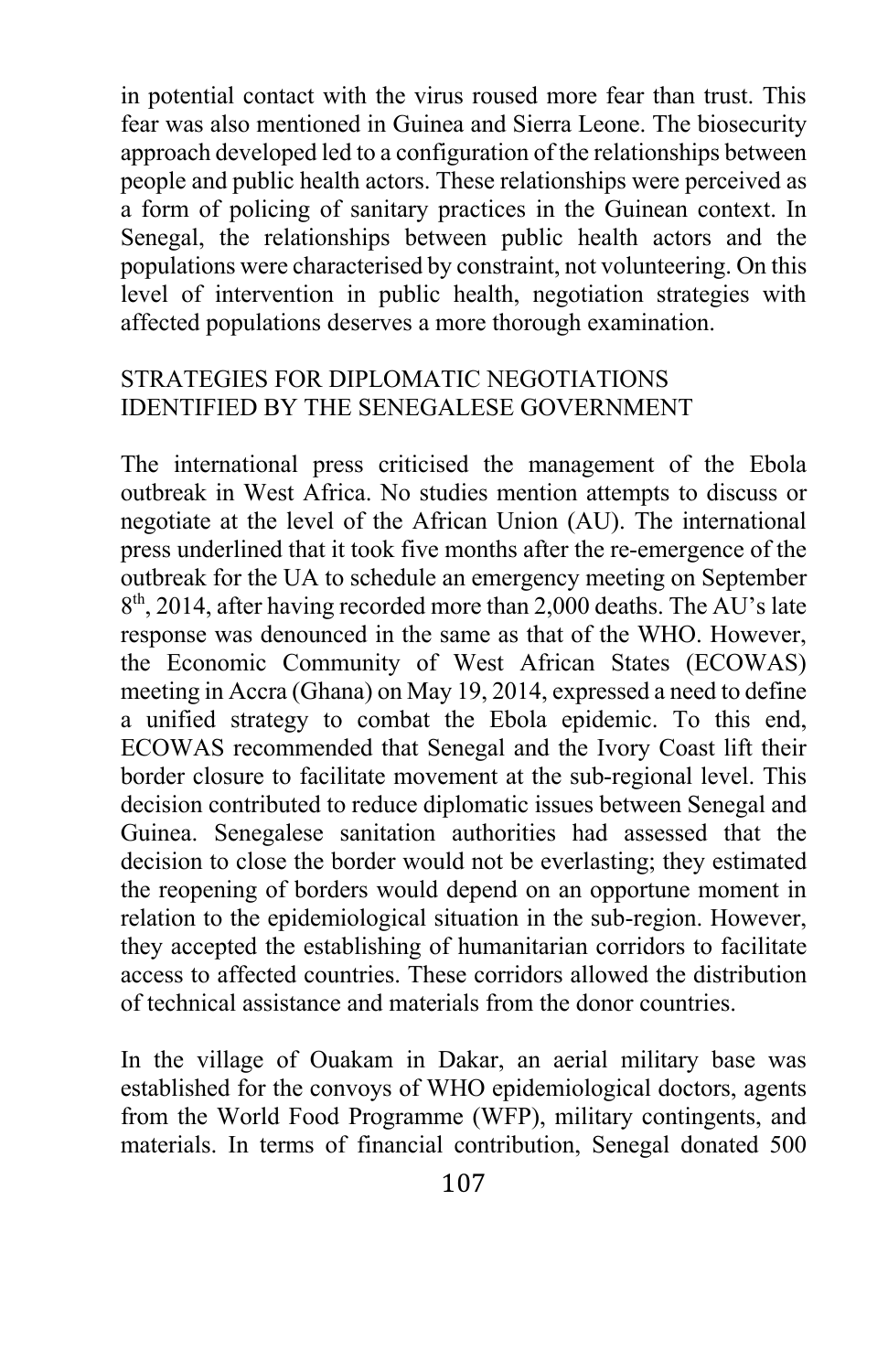million CFA Francs (around 770,000 EUR). These facts highlight a follow-up of negotiations through the international press. It seems important to question how Ebola contributed to the definition of spatio-temporal relationships of the states that share the same regional politico-economic space.

This question establishes the debate around the phenomenon of independence. The following statement, taken through this perspective, illustrates this point: "avec le processus de mondialisation qui fait référence aux changements fondamentaux des contours temporels et spatiaux de l'existence sociale, notre monde est aujourd'hui devenu plus interdépendant et les événements se déroulant sur un point du globe peuvent potentiellement avoir une influence non négligeable à un autre endroit de la planète" (Rollet 2013: 112). The Ebola epidemic demonstrated the complexity and the paradox of relationships between states of Western Africa. The interests of countries sharing the same economic zone are not necessarily the same. One of the core principles of ECOWAS and the plan for the free movement of people protocol has been questioned. In the same vein, the Ebola epidemic sparked the conditions for political dialogue and diplomatic negotiations at the core of ECOWAS. Ebola has also contributed to the practice of diplomacy in world sanitation with the experimentation of new civil society actors in the international public health sector.

## THE COMMITMENT OF INTERNATIONAL CIVIL SOCIETY TOWARDS THE IMPORTED CASE OF EBOLA IN SENEGAL

The global response to the Ebola outbreak in Senegal highlighted how global health cooperation is complex. Humanitarian aid or international solidarity expressed through NGOs, the WHO and financial partners such as the World Bank, the International Monetary Fund (IMF), and the European Union (EU) have shown that donor countries' expectations are driven by strategic issues. The Senegalese Ebola crisis is an opportunity to question the role of these actors in the global health sector. Within the first hours of the crisis, these NGOs were on the front lines of attack against the Ebola disease. Doctors Without Borders (DWB) based in Dakar was one of the first actors to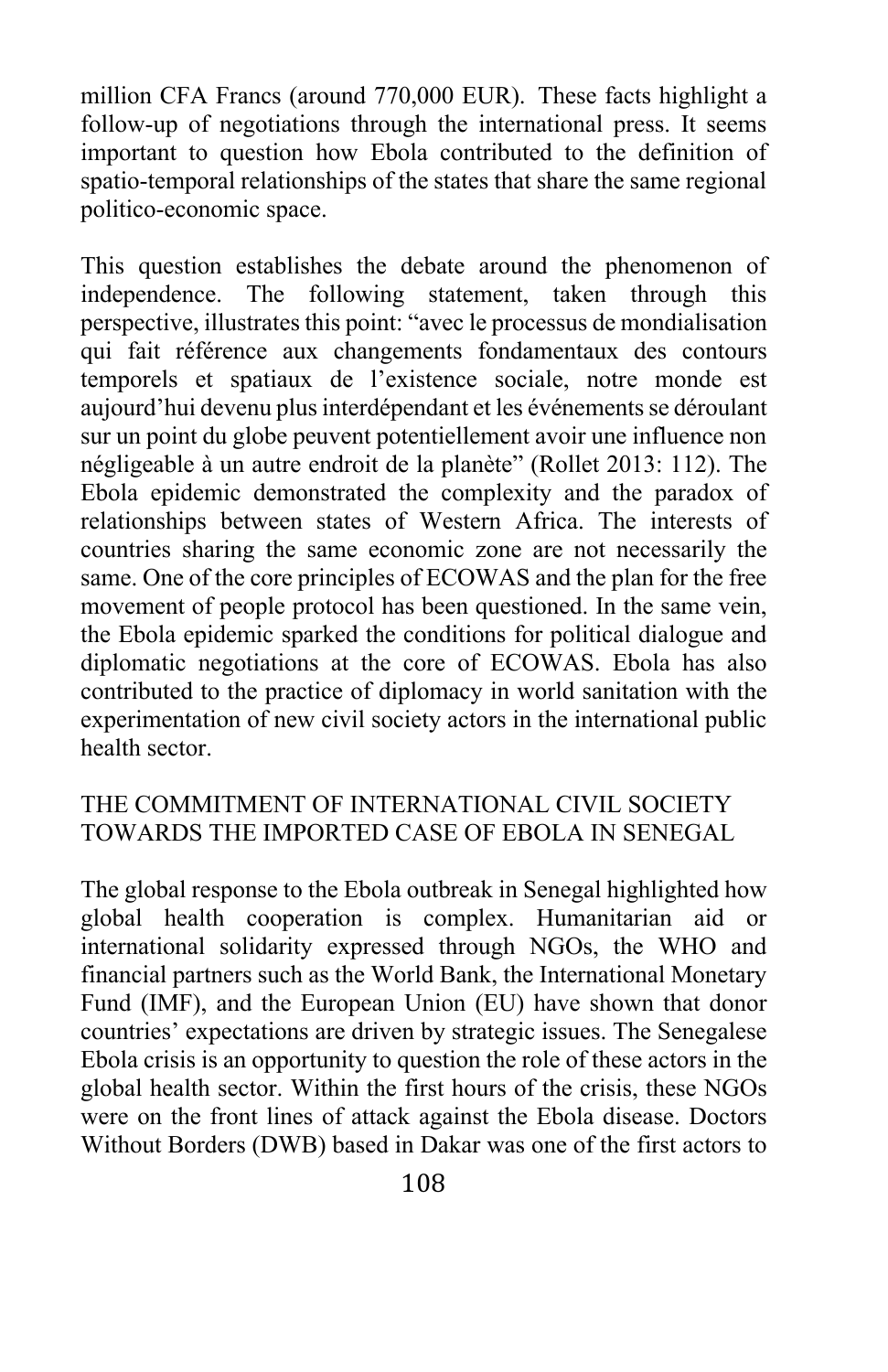integrate the expert team of the WHO to support the national interministerial coordination committee put in place by the health and social action ministries in Senegal. Moreover, the presence of the Red Cross during the unfolding process of the quarantine in Senegal was hailed by the rhetoric of international solidarity. The question of international aid or of humanitarian industry in Africa regarding these humanitarian interventions must be addressed.

The Ebola crisis demonstrated that the presence of NGOs was never neutral. This presence is perceived as the prolongation of neocolonialism. To this effect, the words of a Senegalese anthropologist are revealing:

> Si l'épidémie d'Ébola de 2014 est si difficile à endiguer, c'est qu'elle a émergé dans des pays marqués par les stigmates de la pauvreté et de la violence, et se reproduit dans un climat général de méfiance. Les populations qui ont encore en tête les injustices des périodes coloniale et postcoloniale ne font confiance ni à leurs propres pouvoirs publics, ni aux Occidentaux venus aider. Elles désertent les hôpitaux, considérés comme des mouroirs, ce qui ne fait que renforcer la propagation d'Ébola. (Niang 2014: 97)

This epidemiological crisis allowed a better understanding of the humanitarian industry's motivations. These motivations do not necessarily correspond to the needs of the states of the global South, but they contribute to the needs of the donor countries such as economy, research, and international security. The necessity to rethink aid through international NGOs and international organisations like the World Bank, the EU, the IMF, and the WHO is evident.

# **CONCLUSION**

This paper was written as the result of the Diplomacy and Health seminar held in May of 2018 on how the Ebola case helped to capture the scale of the epidemic in West Africa in 2014. It was also a personal challenge to lead this reflection through the lens of diplomacy in global health, a subject that raises new questions to answer a central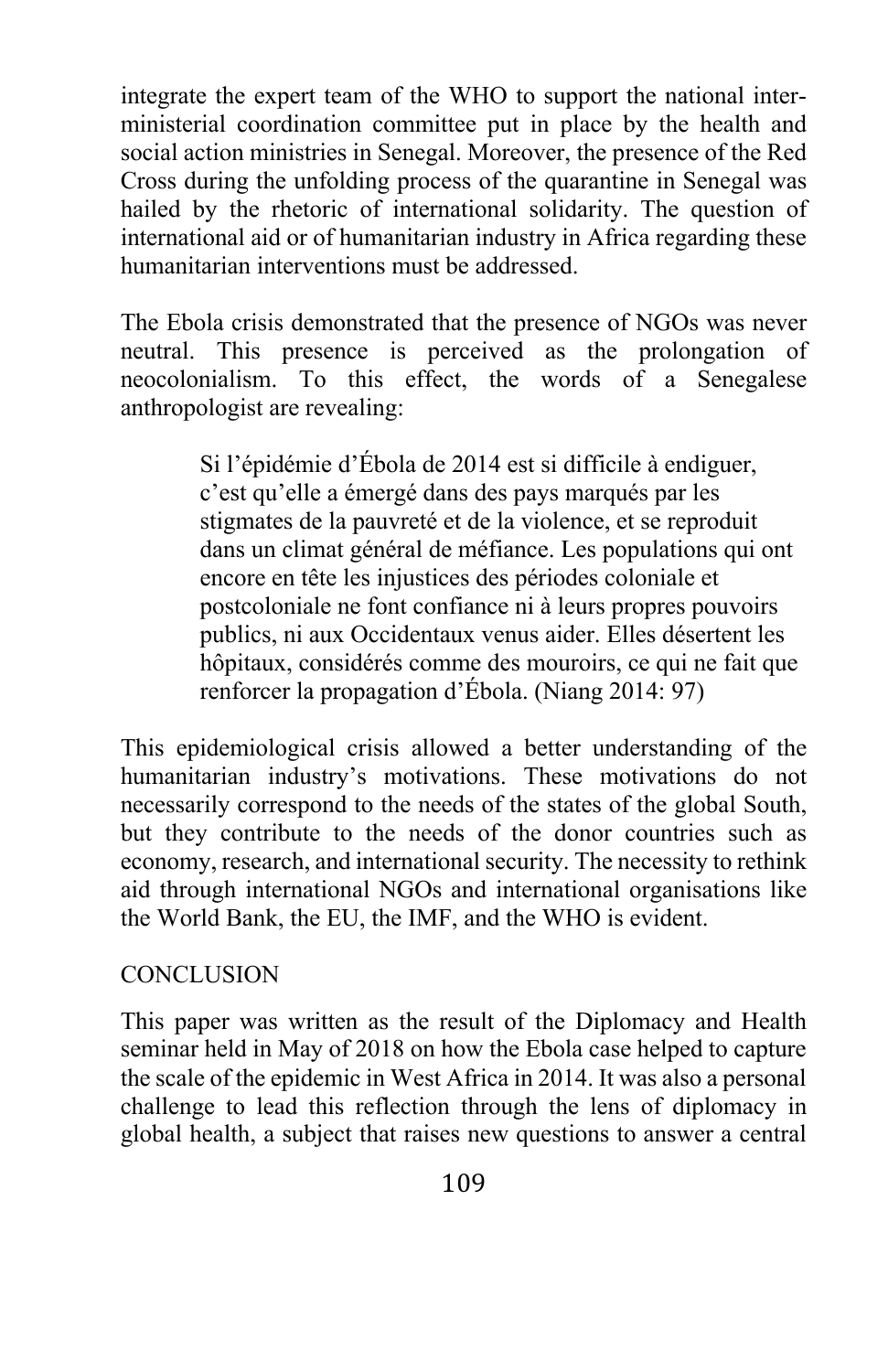problem of health's role in human existence. As Dominique Kerouedan (2013) recalls through the introduction to the colloque international of the Collège de France:

La santé est un thème de politique étrangère et de diplomatie, en ce qu'elle est devenue dans les relations internationales, plus précisément au fil du temps, un paramètre de pouvoir, d'influence, de sécurité, de paix, de commerce, voire un vecteur de positions géopolitiques ou même idéologiques, pour des Etats cherchant à gagner en importance politique à l'échelle mondiale.

In light of these words and my personal reflection project on the chosen topic, I formulate these recommendations which consist of: deconstructing the vision and the approach of global health of state and non-state actors, UN international organisations, financial and technical partners, and international NGOs; experimenting with the innovative concept of 'meta-governance' in global health diplomacy; setting up functional frameworks for dialogue and negotiation in global health at the regional level (AU and ECOWAS); implementing a project to establish an African regional office on infectious disease control, prevention, early detection and response; assessing this 2014 Ebola crisis at the regional and national levels to disseminate lessons learned to better prepare for the next outbreak; improving international health policies in the governance of healthcare systems in West African countries; and establishing a sub-regional African epidemic fund.

#### ACKNOWLEDGMENTS

I would like to thank the Global Health Center Graduate Institute University of Geneva.